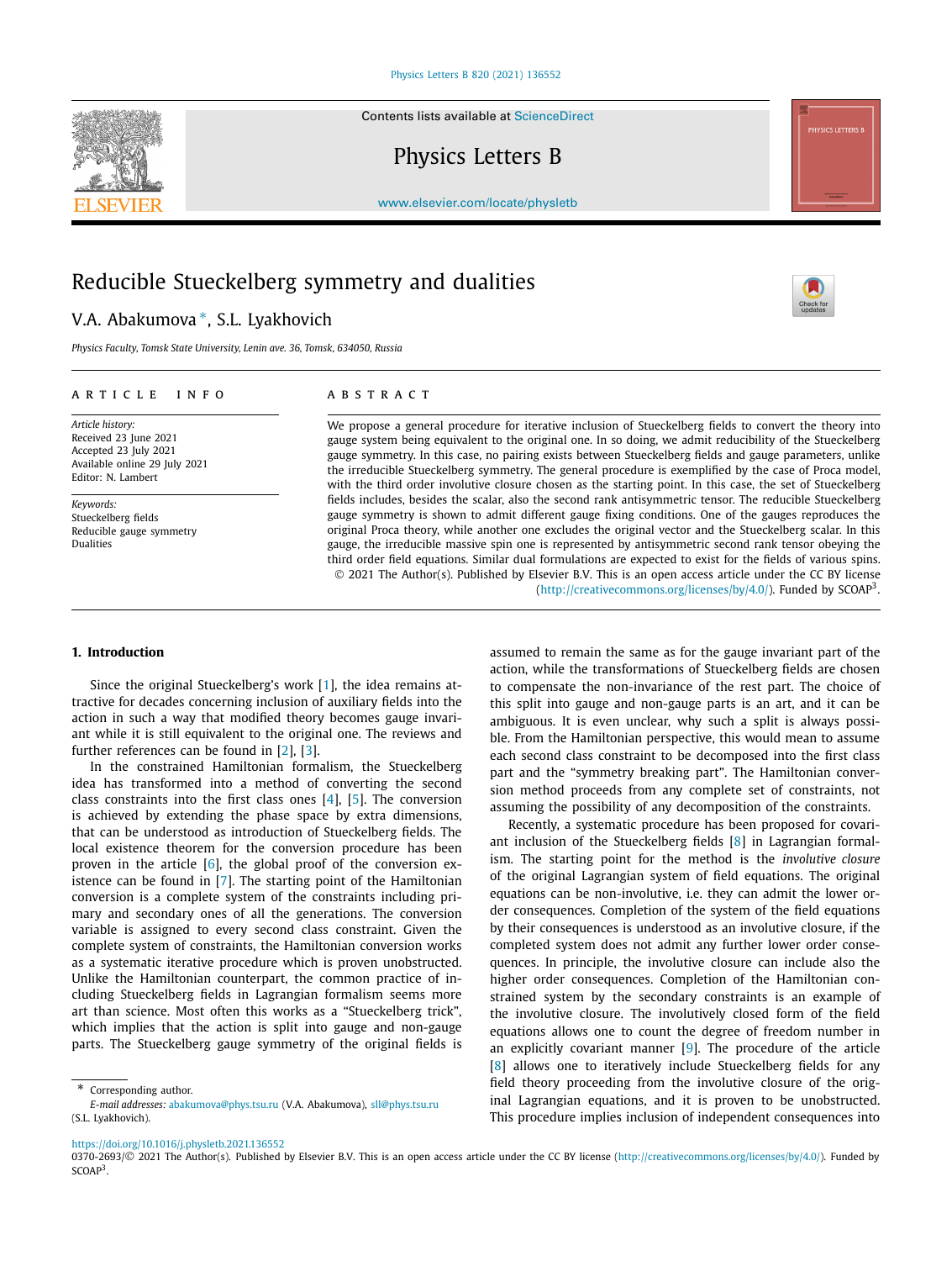<span id="page-1-0"></span>the involutive closure of Lagrangian equations. Given this starting point, one arrives at the irreducible Stueckelberg gauge symmetry.

In this article, we consider inclusion of Stueckelberg fields proceeding from the involutive closure which involves a reducible set of consequences of Lagrangian equations. This leads to two main distinctions from the case of independent consequences. First, there is no pairing anymore between the Stueckelberg fields and gauge parameters. Second, the Stueckelberg gauge symmetry turns out reducible. There are no obstructions to inclusion of the Stueckelberg fields in the reducible case, much like to the irreducible one. To exemplify the general procedure, we consider the third order involutive closure of the Proca equations when the original equations are also complemented, besides the first order consequence, by the antisymmetric combinations of the derivatives of the Lagrangian equations. This leads to inclusion, besides the usual Stueckelberg scalar, of the Stueckelberg field, being the second rank antisymmetric tensor. Full Stueckelberg symmetry mixes the original vector with all the Stueckelberg fields. This reducible gauge symmetry admits different gauge fixing conditions. The simplest gauge kills all the Stueckelberg fields reducing the dynamics to the original Proca equations. The alternative gauge fixing condition is also admissible such that kills the Stueckelberg scalar *and the original vector field*, while all the dynamics is described by the antisymmetric tensor *Bμν* obeying the third order equation,

$$
(\Box + m^2)\partial_\nu B^{\mu\nu} = 0, \qquad (1)
$$

with appropriate gauge fixing for gauge symmetry<sup>1</sup> of  $B^{\mu\nu}$ . By itself, this non-Lagrangian equation, being the gauge fixed form of the reducible Stueckelberg Lagrangian system, describes the irreducible massive spin 1, much like the original Proca equation. The reason is obvious: the Proca model is equivalent to the Klein-Gordon equation supplemented by the transversality condition,

$$
(\Box + m^2)A^{\mu} = 0, \qquad \partial_{\mu}A^{\mu} = 0.
$$
 (2)

In Minkowski space, any transverse vector is a divergence of the antisymmetric tensor,

$$
\partial_{\mu}A^{\mu} = 0 \quad \Leftrightarrow \quad \exists B^{\mu\nu} = -B^{\nu\mu} : A^{\mu} = \partial_{\nu}B^{\mu\nu}.
$$
 (3)

In a sense,  $B^{\mu\nu}$  is a "potential" for the transverse vector  $A^{\mu}$ . The non-Lagrangian equations (1) can be viewed as a reformulation of the Proca model in terms of the potential, such that automatically accounts for the transversality condition. Under the proposed procedure of inclusion of the Stueckelberg fields, both dual formulations, (1) and (2), are included into a uniform Lagrangian theory even though one of them is non-Lagrangian by itself. Imposing appropriate gauge fixing conditions, one can switch from the vector formulation to the dual one, and vice versa. As explained in the Conclusion, it seems to be a general phenomenon which extends to other representations and goes beyond the free level.

The article is organized as follows. In the next section, the general scheme of inclusion of the Stueckelberg fields is outlined for the case of reducible Stueckelberg gauge symmetry. In Section [3,](#page-3-0) the general procedure is exemplified by unconventional inclusion of Stueckelberg fields in the Proca model such that leads to reducible gauge symmetry. The results and further perspectives are discussed in the Conclusion.

### **2. Inclusion of Stueckelberg fields with reducible gauge symmetry**

As a preliminary, let us explain the strategy of including Stueckelberg fields implemented in this section. First, the Lagrangian equations are complemented by the consequences such that the entire system is involutive. Once the completed system is non-Lagrangian, the second Noether theorem does not apply, and the gauge identities arise, being unrelated to the gauge symmetry. The general structure of gauge algebra is known for not necessarily Lagrangian field equations [\[10\]](#page-5-0), [[11](#page-5-0)]. For the case when the non-Lagrangian system is a completion of the Lagrangian one, the gauge algebra has some specifics which are detailed as the second step. As the third step, we introduce the Stueckelberg fields with two goals. First, the involutive system should be zero order of the expansion of Lagrangian Stueckelberg equations. Second, the gauge identities of the involutive closure of the original system should be reproduced as zero order (in Stueckelberg fields) of Noether identities for Stueckelberg action. This defines zero order of gauge symmetry generators and the first order of the action. The existence of all the higher orders can be proven along the similar lines to the irreducible case [\[8](#page-5-0)].

In this section, we use the condensed notation. All the condensed indices are supposed to include numerical labels and the space-time points. Summation over the condensed index implies integration over *x*. The partial derivatives are understood as variational.

Consider a theory of fields  $\phi^i$  with the action  $S(\phi)$ . Lagrangian equations read

$$
\partial_i S(\phi) = 0. \tag{4}
$$

In this article, we consider a theory where the original action does not have gauge symmetry. This means that any identity between the field equations (4) has a trivial generator which vanishes on shell

$$
\kappa^{i}\partial_{i}S \equiv 0 \quad \Leftrightarrow \quad \exists E^{ij} = -E^{ji} : \quad \kappa^{i} = E^{ij}\partial_{j}S. \tag{5}
$$

Inclusion of the Stueckelberg fields in the gauge invariant actions will be considered elsewhere.

Let us complement the field equations (4) by their differential consequences,

$$
\tau_{\alpha}(\phi) = -\Gamma_{\alpha}{}^{i}(\phi)\partial_{i}S(\phi) , \qquad (6)
$$

where  $\Gamma_{\alpha}{}^{i}(\phi)$  are supposed to be local differential operators. The generators  $\Gamma$  of the consequences are considered equivalent if they lead to the same *τ*. Hence, the equivalence relation reads

$$
\Gamma_{\alpha}{}^{i} \sim \Gamma_{\alpha}{}'{}^{i} \Leftrightarrow \Gamma_{\alpha}{}^{i} - \Gamma_{\alpha}{}'{}^{i} = E_{\alpha}{}^{ij} \partial_{j} S, \ E_{\alpha}{}^{ij} = -E_{\alpha}{}^{ji}. \tag{7}
$$

The completed system

$$
\partial_i S(\phi) = 0, \quad \tau_\alpha(\phi) = 0 \tag{8}
$$

is assumed involutively closed, i.e. all the lower order consequences are already contained among equations (8). Obviously, the involutive closure (8) is equivalent to the original system, because all their solutions coincide. By construction, the involutively closed system enjoys gauge identities

$$
\Gamma_{\alpha}{}^{i}(\phi)\partial_{i}S(\phi) + \tau_{\alpha}(\phi) \equiv 0, \qquad (9)
$$

while there are no gauge symmetry. Let us assume the set of the generators  $\Gamma_{\alpha}{}^{i}$  of consequences (6) is over-complete,

$$
Z_A{}^{\alpha} \Gamma_{\alpha}{}^i = E_A{}^{ij} \partial_j S \,, \quad E_A{}^{ij} = -E_A{}^{ji} \,, \tag{10}
$$

 $1$  For the details of gauge symmetry and gauge fixing of the Stueckelberg field, see in the Section [3](#page-3-0).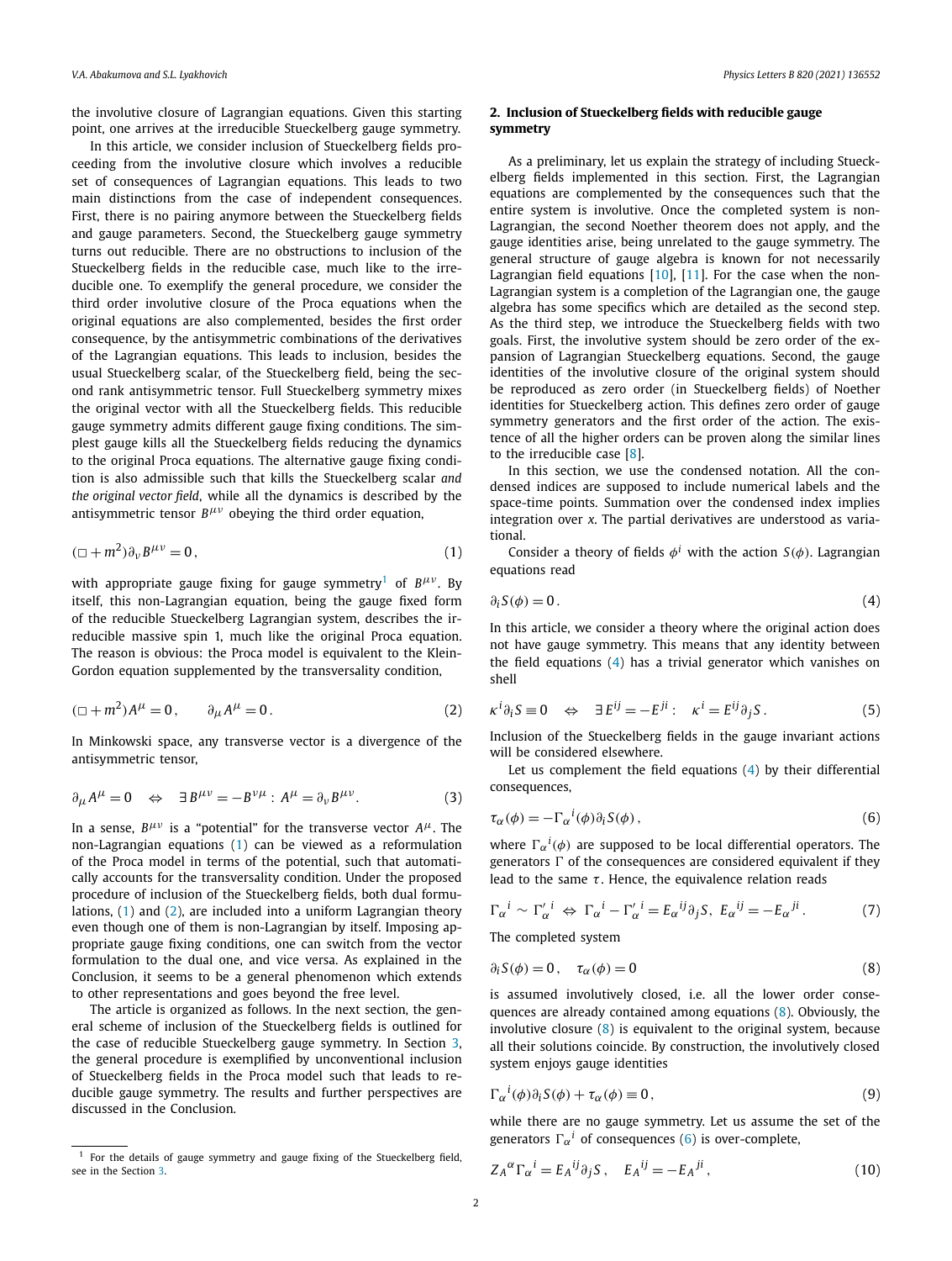<span id="page-2-0"></span>i.e. certain combinations of  $\Gamma$ 's reduce to the trivial gauge generators [\(5](#page-1-0)). This results in the identities between the consequences [\(6](#page-1-0)):

$$
Z_A{}^\alpha \tau_\alpha \equiv 0. \tag{11}
$$

The generators of identities are considered equivalent if they differ by the trivial generator vanishing on shell,

$$
Z_A^{\alpha} \sim Z_A^{\prime \alpha} \iff Z_A^{\alpha} - Z_A^{\prime \alpha} = E_A^{\alpha \beta} \tau_{\beta},
$$
  

$$
E_A^{\alpha \beta} = -E_A^{\beta \alpha}.
$$
 (12)

The operators  $Z_A^{\alpha}$  are assumed to constitute the generating set for the null-vectors of the consequences  $\tau_{\alpha}$ , i.e.  $Z^{\alpha} \tau_{\alpha} \equiv 0 \Leftrightarrow Z^{\alpha} = 0$ *ζ <sup>A</sup> Z <sup>A</sup> <sup>α</sup>*. The identities (11) can admit further reducibility,

$$
\exists Z_{1A_1}{}^A : Z_{1A_1}{}^A Z_A{}^\alpha = E_{A_1}{}^{\alpha\beta} \tau_\beta ,
$$
  
\n
$$
E_{A_1}{}^{\alpha\beta} = -E_{A_1}{}^{\beta\alpha} ,
$$
\n(13)

i.e. certain combinations of the identity generators  $Z_A^{\alpha}$  reduce to the trivial null-vectors (12). In principle, the generating set of the second level null-vectors  $Z_{1A_1}{}^A$  can be over-complete in its own turn. In this article, we do not consider this option assuming no further reducibility.

The set of identities  $(9)$  $(9)$ ,  $(11)$  between the equations of involutive closure [\(8\)](#page-1-0) is assumed complete. This means, any set of identities, labeled by some condensed index *I*, reduces to the linear combination of identities [\(9\)](#page-1-0), (11),

$$
\Lambda_{I}{}^{i}\partial_{i}S + \Lambda_{I}{}^{\alpha}\tau_{\alpha} \equiv 0 \Leftrightarrow \exists U_{I}{}^{\alpha}, U_{I}{}^{A} : \n\Lambda_{I}{}^{i}\partial_{i}S + \Lambda_{I}{}^{\alpha}\tau_{\alpha} \equiv U_{I}{}^{\alpha}(\Gamma_{\alpha}{}^{i}\partial_{i}S + \tau_{\alpha}) \n+ U_{I}{}^{A}Z_{A}{}^{\alpha}\tau_{\alpha} .
$$
\n(14)

Hence, the generators  $\Lambda_I^i$ ,  $\Lambda_I^{\alpha}$  of any identity between the equations of the system [\(8\)](#page-1-0) reduce to the linear combinations of the generators  $\Gamma$  and  $Z$  modulo trivial generators:

$$
\Delta_I^i = U_I^{\alpha} \Gamma_{\alpha}^i + E_I^{ij} \partial_j S + E_I^{i\alpha} \tau_{\alpha} ,
$$
  
\n
$$
\Delta_I^{\alpha} = U_I^{\alpha} + U_I^{\beta} Z_A^{\alpha} - E_I^{i\alpha} \partial_i S + E_I^{\alpha \beta} \tau_{\beta} ,
$$
  
\n
$$
E_I^{ij} = -E_I^{ji}, \ E_I^{\alpha \beta} = -E_I^{\beta \alpha} .
$$
\n(15)

Relation [\(10\)](#page-1-0) leads to the identities between the identities [\(9\)](#page-1-0), (11), because certain combination of the identity generators is trivial.

Also notice that the set of the identity generators  $Z_A^{\alpha}$  is overcomplete (13). This leads to further identities between the identities (11). These second level identities are irreducible, as their generators *Z*1*A*<sup>1</sup> *<sup>A</sup>* are assumed independent. Any set of identities, being labeled by the condensed index *I*1, between the identities of identities is supposed generated by  $Z_{1A_1}{}^A$ :

$$
\Lambda_{I_1}{}^A Z_A{}^\alpha \equiv E_{I_1}{}^{\alpha\beta} \tau_\beta \iff \Lambda_{I_1}{}^A = U_{I_1}{}^{A_1} Z_{1A_1}{}^A,
$$
\n
$$
E_{I_1}{}^{\alpha\beta} = -E_{I_1}{}^{\beta\alpha}.
$$
\n(16)

Even though original action has no gauge symmetry, the involutive closure [\(8\)](#page-1-0) of Lagrangian equations, being a non-Lagrangian system, enjoys non-trivial gauge algebra as demonstrated above. The general idea of inclusion of the Stueckelberg fields is to cast this gauge algebra back into Lagrangian setup by introducing extra fields. Specifically, the equations of the involutively closed system ([8](#page-1-0)) should be zero order in the Stueckelberg fields of the Lagrangian Stueckelberg equations, while the gauge identities [\(9\)](#page-1-0), (11) should be zero order of Noether identities for the Stueckelberg action. These reasons lead one to introduce the Stueckelberg

field  $\xi^{\alpha}$  for every consequence  $\tau_{\alpha}$  included into involutive closure  $(8)$  $(8)$ , while every gauge identity  $(9)$  $(9)$ ,  $(11)$  is assigned with the gauge parameter  $\epsilon^{\alpha}$ ,  $\epsilon^{A}$ . Given the set of Stueckelberg fields and gauge parameters, we seek for the Stueckelberg action, and its gauge symmetry, as the power series in *ξ* :

$$
S_{St}(\phi, \xi) = \sum_{k=0} S_k, S_0(\phi) = S(\phi),
$$
  
\n
$$
S_k(\phi, \xi) = W_{\alpha_1...\alpha_k}(\phi) \xi^{\alpha_1} \dots \xi^{\alpha_k}, k > 0,
$$
\n(17)

where the first order is defined by the differential consequences [\(6](#page-1-0))

$$
W_{\alpha}(\phi) = \frac{\partial S_{St}(\phi, \xi)}{\partial \xi^{\alpha}} \Big|_{\xi=0} = \tau_{\alpha} \,. \tag{18}
$$

Once the gauge identities  $(9)$  $(9)$ ,  $(11)$  are to be converted into the Noether identities of the action (17), corresponding gauge parameters  $\epsilon^{\alpha}$  and  $\epsilon^{A}$  are introduced,

$$
\delta_{\epsilon} \phi^{i} = R^{i}{}_{\alpha}(\phi, \xi) \epsilon^{\alpha} + R^{i}{}_{A}(\phi, \xi) \epsilon^{A},
$$
  

$$
\delta_{\epsilon} \xi^{\alpha} = R^{\alpha}{}_{\beta}(\phi, \xi) \epsilon^{\beta} + R^{\alpha}{}_{A}(\phi, \xi) \epsilon^{A}.
$$
 (19)

The gauge symmetry of the Stueckelberg action is equivalent to the Noether identities between the equations,

$$
\delta_{\epsilon} S_{St} \equiv 0, \ \forall \epsilon^{\alpha}, \ \epsilon^A \,. \tag{20}
$$

Let us expand the action  $(17)$  and gauge generators  $(19)$  in the Stueckelberg fields *ξ* , and substitute the expansions into the Noether identities. Comparing the identities (20) in zero order w.r.t. *ξ* with the identities ([9\)](#page-1-0), (11), we find zero order of the Stueckelberg gauge transformations,

$$
\delta_{\epsilon}\phi^{i} = \Gamma^{i}{}_{\alpha}(\phi)\epsilon^{\alpha} + \dots, \n\delta_{\epsilon}\xi^{\alpha} = \epsilon^{\alpha} + Z^{\alpha}{}_{A}(\phi)\epsilon^{A} + \dots,
$$
\n(21)

where  $\Gamma^i{}_\alpha$  are the generators of consequences of Lagrangian equations [\(6\)](#page-1-0) included into the involutive closure of original system, and  $Z^{\alpha}{}_{A}$  are the generators of the identities (11) between  $\tau_{\alpha}$ . The dots stand for the *ξ*-depending terms. The generators  $\Gamma^i_{\alpha}$  of the consequences  $(6)$  $(6)$  $(6)$  are reducible in the sense of relations  $(10)$  $(10)$ . This results in the reducibility of the gauge identities [\(9\)](#page-1-0), (11). Hence, the Noether identities (20) of the Stueckelberg action should be reducible as they begin with the identities between the equations of the involutive closure. Reducibility of the Noether identities means the gauge symmetry of the gauge symmetry. Comparing zero order of identities (20) with corresponding identities in the system  $(8)$  $(8)$ , we find the gauge transformations of gauge parameters in zero order w.r.t. Stueckelberg fields,

$$
\delta_{\omega} \epsilon^{\alpha} = Z^{\alpha}{}_{A}(\phi)\omega^{A} + \dots,
$$
  
\n
$$
\delta_{\omega} \epsilon^{A} = -\omega^{A} + Z_{1}{}^{A}{}_{A_{1}}(\phi)\omega^{A_{1}} + \dots,
$$
\n(22)

where dots stand for the  $\xi$ -depending terms,  $Z^{\alpha}{}_{A}$  are the null-vectors for the generators of consequences ([10](#page-1-0)), and  $Z_1{}^A{}_{A_1}$  are the generators of reducibility for  $Z^{\alpha}{}_{A}$ , see (13). The gauge parameters of symmetry for symmetry are denoted  $\omega^A$  and  $\omega^{A_1}$ . The gauge identities of identities in the original system [\(8\)](#page-1-0) are reducible again. At the level of Stueckelberg theory this leads to the gauge symmetry of the parameters *ω* from the transformation above. This symmetry of symmetry in zero order in *ξ* is generated by the same operators as in the corresponding identities of identities of the original system. Hence, the next level gauge symmetry reads

$$
\delta_{\eta}\omega^{A} = Z_{1}{}^{A}{}_{A_{1}}(\phi)\eta^{A_{1}} + \dots, \ \delta_{\eta}\omega^{A_{1}} = \eta^{A_{1}} + \dots \tag{23}
$$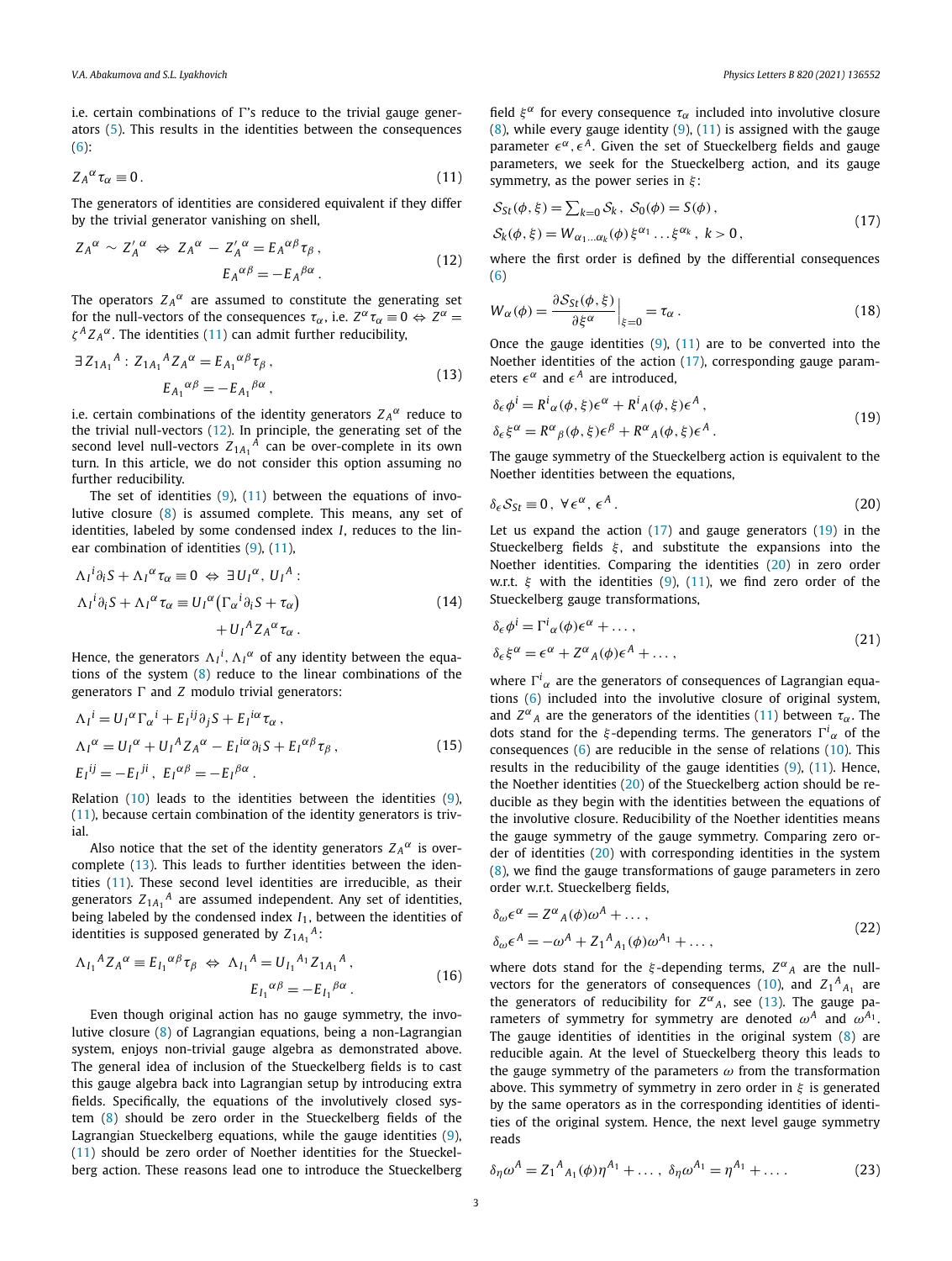<span id="page-3-0"></span>The second order in *ξ* of the Stueckelberg action [\(17](#page-2-0)), and the first order of the gauge transformations [\(19](#page-2-0)), can be found from Noether identities [\(20\)](#page-2-0) at the first order, given the previous order [\(18\)](#page-2-0), [\(21](#page-2-0)). Once the previous order is found, it is substituted into the expansion of the Noether identity up to the next order. This allows one to find the next order, etc. In this way, all the orders of the action and gauge generators are iteratively found. Up to the second order in *ξ* , the Stueckelberg action reads

$$
S_{St} = S(\phi) + \tau_{\alpha}(\phi)\xi^{\alpha} + \frac{1}{2}W_{\alpha\beta}(\phi)\xi^{\alpha}\xi^{\beta} + \dots,
$$
  

$$
W_{\alpha\beta} = W_{\beta\alpha}, \ W_{\alpha\beta} \approx \Gamma_{\alpha}^{i} \Gamma_{\beta}^{j} \partial_{ij}^{2} S.
$$
 (24)

The similar procedure applies to iteratively solving order by order the identities for identities proceeding from zero order [\(22\)](#page-2-0), [\(23\)](#page-2-0).

Given the regularity of the gauge algebra of the involutive closure [\(8\)](#page-1-0) described at the beginning of this section, no obstructions can arise to the iterative inclusion of the Stueckelberg fields at any order. This can be proven by the tools of homological perturbation theory as described for the irreducible case in the article [\[8](#page-5-0)]. The main distinction of this proof from the usual homological perturbation theory procedures of gauge theories [\[12](#page-5-0)] is the unusual grading, where positive resolution degree is assigned to the Stueckelberg fields and their anti-fields, unlike the other fields. The aspect of reducibility can be accounted for in the homological perturbation theory with this grading in a natural way. This issue will be addressed elsewhere. From the point of view of the application in specific models, only the fact is important that the described procedure for including the Stueckelberg fields is unobstructed at all iteration steps.

#### **3. Reducible Stueckelberg symmetry and dual formulation for massive spin 1**

In this section, we exemplify the general method of inclusion of Stueckelberg fields with reducible gauge symmetry by the case of Proca model. The usual Stueckelberg scalar corresponds to the completion of the Proca system by the first order consequence transversality condition. This is sufficient to make the Proca system involutive. However, the system can be completed also by the third order consequences, and it remains involutive. This option of the third order involutive closure, being treated by the procedure of previous section, leads to inclusion of the antisymmetric second rank tensor as the Stueckelberg field. The third order consequences turn out obeying the gauge identities of their own (cf. [\(11\)](#page-2-0)), so we arrive at reducible Stueckelberg symmetry. This is no surprise once the antisymmetric tensor is introduced. The Stueckelberg action includes four derivatives, while the theory remains equivalent to the original Proca system. Besides exemplifying the general method, this case may have some interest of its own, as it demonstrates the scheme for constructing dual formulations for the fields of the same spin.

Consider the Proca Lagrangian for massive vector field *Aμ* in  $d = 4$  Minkowski space,

$$
\mathcal{L} = -\frac{1}{4} F_{\mu\nu} F^{\mu\nu} + \frac{m^2}{2} A_{\mu} A^{\mu}, \ F_{\mu\nu} = \partial_{\mu} A_{\nu} - \partial_{\nu} A_{\mu} \,. \tag{25}
$$

The Proca equations

$$
\frac{\delta S}{\delta A^{\mu}} \equiv \Box A_{\mu} - \partial_{\mu} \partial^{\nu} A_{\nu} + m^2 A_{\mu} = 0
$$
 (26)

are not involutive as such, as they admit the first order differential consequence

$$
\tau \equiv \partial^{\mu} \frac{\delta S}{\delta A^{\mu}} = m^2 \partial^{\mu} A_{\mu} . \tag{27}
$$

The system  $(26)$ ,  $(27)$  is involutive, so it can serve as the starting point for inclusion Stueckelberg fields. Once the consequence (27) is a scalar, corresponding Stueckelberg field should be scalar. The procedure of previous section for inclusion of Stueckelberg fields, being applied to the system  $(26)$ ,  $(27)$ , reproduces the usual Stueckelberg formulation for the massive spin 1. The system (26), (27) can be complemented by the third order consequences, and still remains involutive. Consider the differential consequences

$$
\tau_{\mu\nu} \equiv \frac{1}{2} (\partial_{\mu} \delta^{\rho}_{\nu} - \partial_{\nu} \delta^{\rho}_{\mu}) \frac{\delta S}{\delta A^{\rho}} = \frac{1}{2} (\Box + m^{2}) F_{\mu\nu} . \tag{28}
$$

These equations mean that the strength tensor of original field *Aμ* obeys Klein-Gordon equation. The system (26), (27), (28), being equivalent to the original Proca equations, is also involutive. So, it can be another starting point for including Stueckelberg fields. Following the general scheme of the previous section, let us list the identities between the equations of the involutive system  $(26)$ ,  $(27)$ ,  $(28)$ . First, there are the identities  $(9)$  $(9)$  that follow from the definitions of the consequences. For the involutive closure of Proca system  $(26)$ ,  $(27)$ ,  $(28)$ , these identities read

$$
-\partial^{\mu}\frac{\delta S}{\delta A^{\mu}} + \tau = 0;
$$
 (29)

$$
-\frac{1}{2}(\partial_{\mu}\delta^{\rho}_{\nu} - \partial_{\nu}\delta^{\rho}_{\mu})\frac{\delta S}{\delta A^{\rho}} + \tau_{\mu\nu} = 0.
$$
 (30)

The consequences  $\tau_{\mu\nu}$  (28) are reducible in the sense of identities [\(11\)](#page-2-0). These identities read

$$
\varepsilon^{\mu\nu\rho\lambda}\partial_{\nu}\tau_{\rho\lambda}=0\,,\tag{31}
$$

where *εμνρλ* is Levi-Chivita symbol. These identities are reducible in their own turn, as the divergence of the l.h.s. identically vanishes for any  $\tau_{\mu\nu}$ . It is the second level identity (cf. ([13\)](#page-2-0)):

$$
\partial_{\mu} \varepsilon^{\mu\nu\rho\lambda} \partial_{\nu} = 0. \tag{32}
$$

The identities (29), (30) between the equations of the third order involutive closure of Proca system and the identities of identities (31), (32) allow one to identify all the ingredients needed for inclusion of Stueckelberg fields with reducible gauge symmetry: the generators of consequences  $\Gamma$  ([6](#page-1-0)), null-vectors *Z* of  $\Gamma$ 's (cf. ([10\)](#page-1-0)), and null-vectors of the null-vectors  $Z_1$  (cf.  $(13)$  $(13)$ ):

$$
\Gamma^{\mu} = -\partial^{\mu}, \ \Gamma_{\mu\nu}{}^{\rho} = -\frac{1}{2} (\partial_{\mu} \delta^{\rho}_{\nu} - \partial_{\nu} \delta^{\rho}_{\mu}), \nZ^{\mu\lambda\rho} = \varepsilon^{\mu\nu\lambda\rho} \partial_{\nu}, \ Z_{1\mu} = \partial_{\mu}.
$$
\n(33)

*ρ*

With all the ingredients at hands, following the general procedure of Section [2,](#page-1-0) we iteratively construct the Stueckelberg action, generators of gauge symmetries, and symmetries of symmetries. Once the original action is quadratic and the identity generators (33) are field-independent, the procedure terminates at the first iteration. The Stueckelberg action and reducible gauge symmetry transformations read

$$
S_{St} = \int d^4x \Big( -\frac{1}{2} \partial_\mu A_\nu F^{\mu\nu} - \frac{1}{2} \partial_\mu \partial^\rho B_{\nu\rho} \big( \partial^\mu \partial_\lambda B^{\nu\lambda} + 2 \partial^\mu A^\nu \big) + \frac{m^2}{2} \big( A_\mu A^\mu + \partial_\mu \varphi \partial^\mu \varphi + \partial^\nu B_{\mu\nu} \partial_\rho B^{\mu\rho} \big) + m^2 A_\mu \big( \partial^\mu \varphi + \partial_\nu B^{\mu\nu} \big) \Big), \tag{34}
$$

$$
\delta_{\epsilon} A^{\mu} = -\partial^{\mu} \epsilon - \partial_{\nu} \epsilon^{\mu \nu}, \quad \delta_{\epsilon} \varphi = \epsilon ,
$$
  

$$
\delta_{\epsilon} B^{\mu \nu} = \epsilon^{\mu \nu} + \epsilon^{\mu \nu \rho \lambda} \partial_{\rho} \epsilon_{\lambda} ,
$$
 (35)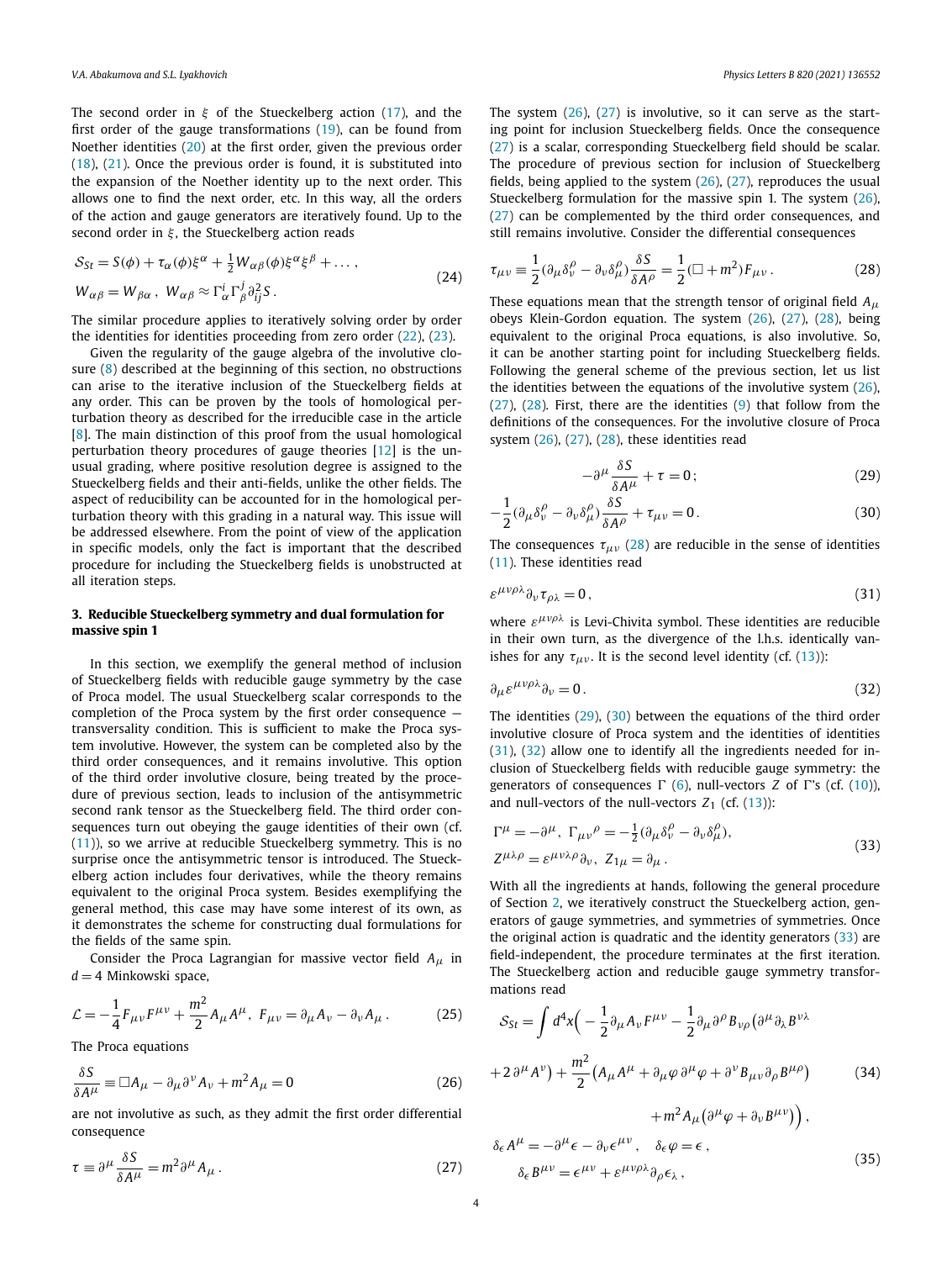where  $\varphi$  and  $B^{\mu\nu} = -B^{\nu\mu}$  are the Stueckelberg fields corresponding to the consequences *τ* and  $τ_{μν}$  ([27\)](#page-3-0), [\(28\)](#page-3-0), while  $ε$ ,  $ε_{μ}$ ,  $ε_{μν}$  are the gauge parameters corresponding to the gauge identities ([29\)](#page-3-0), [\(30\)](#page-3-0), ([31\)](#page-3-0). By direct computation, one can easily see that action [\(34\)](#page-3-0) enjoys symmetry ([35\)](#page-3-0) indeed. Given the null-vectors *Z* and *Z*<sup>1</sup> ([33](#page-3-0)), the symmetries of symmetries are constructed following the general prescription [\(22](#page-2-0)), [\(23](#page-2-0)),

$$
\delta_{\omega}\epsilon = 0, \quad \delta_{\omega}\epsilon_{\mu} = -\omega_{\mu} - \partial_{\mu}\omega,
$$
  

$$
\delta_{\omega}\epsilon^{\mu\nu} = \epsilon^{\mu\nu\rho\lambda}\partial_{\rho}\omega_{\lambda},
$$
 (36)

$$
\delta_{\eta}\omega = \eta\,,\quad \delta_{\eta}\omega_{\mu} = -\partial_{\mu}\eta\,,\tag{37}
$$

where (36) are the gauge symmetry transformations of the original gauge parameters  $\epsilon$ , while (37) is the gauge symmetry of the second level gauge parameters *ω*.

Consider the Lagrangian equations for Stueckelberg action ([25](#page-3-0)),

$$
\frac{\delta S_{St}}{\delta A^{\mu}} \equiv \Box A_{\mu} - \partial_{\mu} \partial^{\nu} A_{\nu} + \Box \partial^{\nu} B_{\mu \nu}
$$

$$
+ m^{2} A_{\mu} + m^{2} \partial_{\mu} \varphi + m^{2} \partial^{\nu} B_{\mu \nu} = 0, \qquad (38)
$$

$$
\frac{\delta S_{St}}{\delta \varphi} \equiv -m^2 (\Box \varphi + \partial^\mu A_\mu) = 0, \qquad (39)
$$

$$
\frac{\delta S_{St}}{\delta B^{\mu\nu}} = \frac{1}{2} (\Box + m^2) (\partial_{\mu} \partial^{\rho} B_{\rho\nu} - \partial_{\nu} \partial^{\rho} B_{\rho\mu} + \partial_{\mu} A_{\nu} - \partial_{\nu} A_{\mu}) = 0.
$$
 (40)

These equations involve the fourth order derivatives, so equivalence with the original Proca theory may seem doubtful. However, these equations enjoy the reducible gauge symmetry ([35\)](#page-3-0). This symmetry admits gauge fixing conditions

$$
\varphi = 0, \quad B_{\mu\nu} = 0. \tag{41}
$$

This gauge eliminates all the Stueckelberg fields and reduces the system to Proca equations ([26\)](#page-3-0).

It is interesting to notice another admissible gauge fixing for the symmetry [\(35](#page-3-0)):

$$
\varphi = 0, \quad A_{\mu} = 0, \quad \varepsilon_{\mu\nu\rho\lambda} \partial^{\nu} B^{\rho\lambda} = 0. \tag{42}
$$

As this gauge fixing kills scalar  $\varphi$  and vector field  $A_\mu$ , equations  $(38)-(39)$  reduce to third-order equation  $(1)$  $(1)$ , while  $(40)$  becomes its differential consequence. Let us detail fixing of the gauge parameters by conditions (42). Taking variation of (42) we arrive at the conditions

$$
\delta_{\epsilon}\varphi = \epsilon = 0, \quad \delta_{\epsilon}A_{\mu} = \partial_{\mu}\epsilon + \partial^{\nu}\epsilon_{\mu\nu} = 0, \n\varepsilon_{\mu\nu\rho\lambda}\partial^{\nu}\delta_{\epsilon}B^{\rho\lambda} = \varepsilon_{\mu\nu\rho\lambda}\partial^{\nu}\epsilon^{\rho\lambda} - \Box \epsilon_{\mu} + \partial_{\mu}\partial^{\nu}\epsilon_{\nu} = 0.
$$
\n(43)

So, the gauge conditions (42) restrict the gauge parameters by the relations

$$
\epsilon = 0, \quad \partial_{\mu} \epsilon^{\mu \nu} = 0, \n\varepsilon_{\mu \nu \rho \lambda} \partial^{\nu} \epsilon^{\rho \lambda} - \Box \epsilon_{\mu} + \partial_{\mu} \partial^{\nu} \epsilon_{\nu} = 0.
$$
\n(44)

Once *∈* = 0, the second of these equations means  $\epsilon^{\mu\nu} = \epsilon^{\mu\nu\rho\lambda} \partial_{\rho} \omega_{\lambda}$ , where  $\omega_{\lambda}$  is arbitrary. Substituting that into the last relation we see that the difference between the gauge parameter  $\epsilon_{\mu}$  and  $\omega_{\mu}$ obeys free Maxwell equations. Maxwell equations have unique solution modulo the gradient of arbitrary scalar *∂μω*, given the Cauchy data. So, the general solution of equations (44) reads

$$
\epsilon = 0, \quad \epsilon_{\mu} = \omega_{\mu} + \partial_{\mu}\omega, \quad \epsilon^{\mu\nu} = \epsilon^{\mu\nu\rho\lambda}\partial_{\rho}\omega_{\lambda}, \tag{45}
$$

where  $\omega_{\mu}, \omega$  are arbitrary functions. This means, the gauge conditions (42) fix parameters  $\epsilon$ ,  $\epsilon_{\mu}$ ,  $\epsilon_{\mu\nu}$  modulo symmetry of symmetry (36). The ambiguity of this type always remains unfixed at the level of field equations for original fields in the case of reducible gauge symmetry. In the BRST formalism, this ambiguity is fixed by imposing gauge conditions on the ghosts and introducing ghosts for ghosts [\[12\]](#page-5-0).

Admissibility of the gauge fixing condition such that kills the original vector field means that *Aμ* can be considered as a pure gauge from the viewpoint of the action  $(25)$  $(25)$  with gauge symmetry [\(35\)](#page-3-0). This is true indeed, given the transformation  $\delta_{\epsilon} A_{\mu}$  (35) which demonstrates that both gradient and transverse parts are ambiguous of the vector  $A_\mu$ , so only zero modes can survive in the gauge transformations. Once transformations for the fields *<sup>A</sup><sup>μ</sup>* and *<sup>B</sup>μν* share the same gauge parameter  $\epsilon^{\mu\nu}$ , the gauge ambiguity can be equally well fixed either by the conditions killing *A* and residual ambiguity in *B*, or by fixing *B*.

The equations ([1](#page-1-0)), being one of the gauge fixed forms of the Stueckelberg system (38), (39), (40) are equivalent to the original Proca system. These third order non-Lagrangian equations can be considered a dual form of the vector representation ([2](#page-1-0)) of massive spin 1 particle, as it has been already explained in the Introduction. One can switch between these dual forms by imposing different gauges in the same Lagrangian theory. This example demonstrates that if the inclusion of Stueckelberg fields begins with the higher order involutive closure of the original theory, the Stueckelberg action, being equivalent to the original non-involutive theory, can include dual formulations of the same irreps. This topic is further discussed in Conclusion.

#### **4. Conclusion**

Let us summarize and discuss the results. First, we propose a systematic way for inclusion of Stueckelberg fields such that guarantees equivalence of the resulting gauge theory to the original system. The starting point for inclusion of Stueckelberg fields is the involutive closure of original Lagrangian equations [\(8\)](#page-1-0). If the closure includes an over-complete set of consequences (see [\(11\)](#page-2-0)), the Stueckelberg symmetry turns out reducible. In any case, the Stueckelberg theory is iteratively constructed for any involutive closure of Lagrangian equations without obstructions at any stage, be the consequences ([6\)](#page-1-0) reducible or not. In this sense, the covariant method is a complete analogue to the Hamiltonian method of conversion of the second class constraints into the first class ones.

The interesting option for inclusion of Stueckelberg fields is to start with the involutive closure of the higher order than it is minimally sufficient. This option is exemplified in Section [3](#page-3-0) by the third order involutive closure of Proca model, where the added consequences are reducible. Following the general procedure of inclusion of the Stueckelberg fields, we arrive to the higher derivative Stueckelberg action ([34\)](#page-3-0) which is equivalent to the first derivative Proca action. This Stueckelberg model for massive spin 1 turns out comprising two dual field theoretical realizations for the same irreducible representation. The first one is the original Proca model, and the second one is the third order formulation [\(1\)](#page-1-0) in terms of the antisymmetric tensor field. The field *Bμν* can be considered as a potential for the original transverse vector  $(cf. (3))$  $(cf. (3))$  $(cf. (3))$ . Notice that various dual formulations are studied once and again for the same spin representation. For the most recent results on this topic and further references we refer to the article [\[13\]](#page-5-0). Important motivation for studying dual formulations is that they are inequivalent, in general, w.r.t. inclusion of interactions. Among the examples of this sort, we can mention the representation of the massless spin 2 by the third rank tensor field with Young diagram of the hook type  $[14]$ . Unlike the representation of the same spin by the symmetric second rank tensor, the hook does not admit inclusion of con